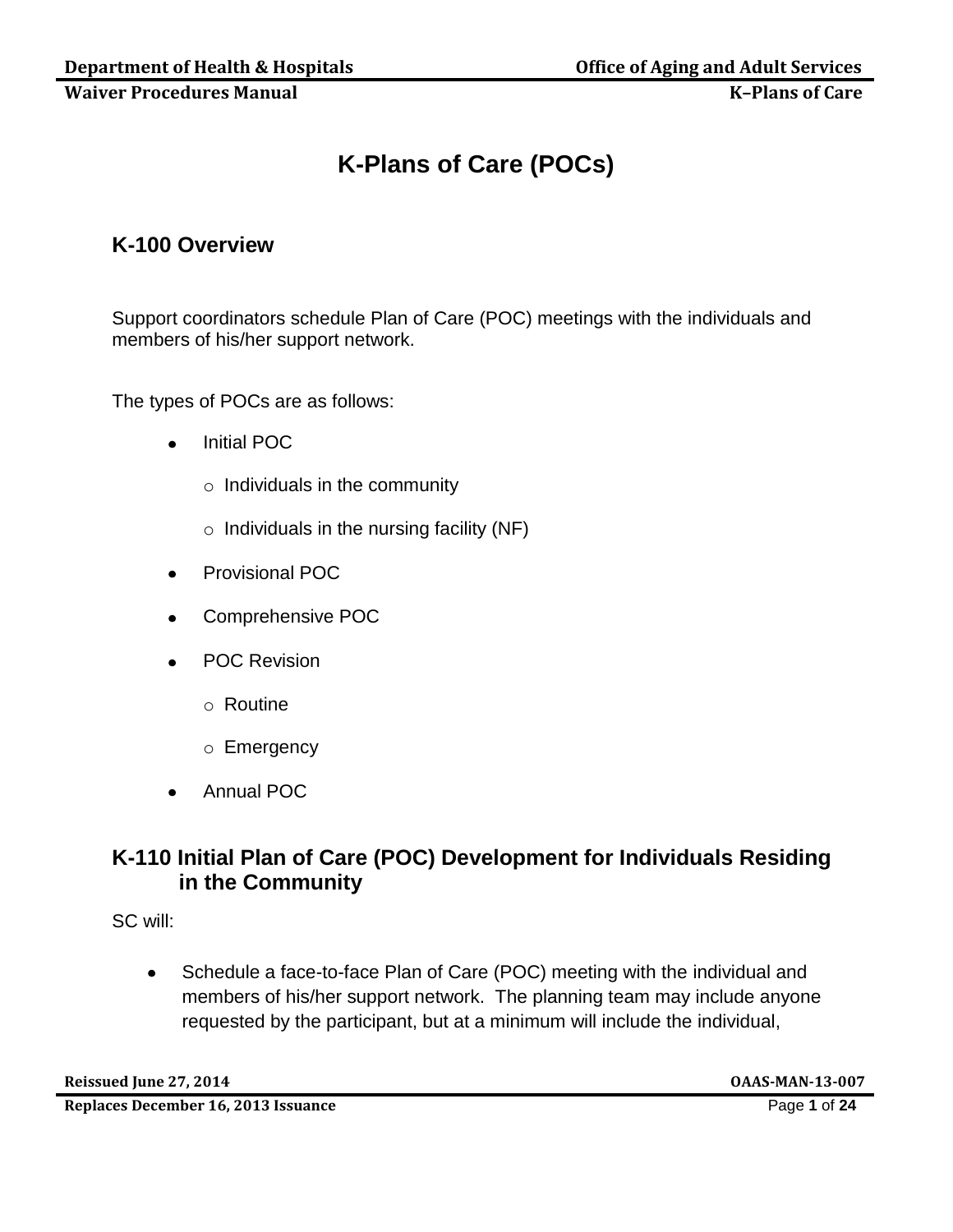his/her legally responsible representative (e.g. medical power of attorney, interdiction, if applicable and the support coordinator.

- Identify any potential risk factors and make appropriate referrals.
- Develop the POC using PCP principles in identifying the preferred services/already receiving.

## **NOTE: If the SC determines that a Provisional POC is needed, refer to Provisional POC Section.**

- Offer Freedom of Choice of providers. (Print current/appropriate list(s) from Provider Locator Tool (PLT)).
- Encourage the participant to contact and interview providers, in order to make  $\bullet$ informed choice.
- Complete the Emergency Plan.
- Review the "Find a Safe Place Campaign" Emergency Preparedness Guide and leave a copy in the home.
- Fax copies of the following information (Demographic POC page, Emergency Plan, Signed FOC & Flexible Schedule) to the chosen provider(s) for determination of whether or not the provider(s) can meet the individual's needs.
- If SC has not heard from provider regarding acceptance of participant within three (3) business days of request, SC will call and follow up with provider. If after five (5) business days from date of request provider has not responded, SC will offer FOC for a new provider.
- **NOTE: If the provider cannot meet the individual's needs, the provider must submit in writing to the SCA "good cause" reasons. If the SC determines that the provider does NOT have justifiable "good cause", the SC will notify provider for resolution prior to reporting to Health Standards Section. If it is determined the provider has justifiable "good cause", the SC must re-offer FOC of providers.**
- Obtain the Back-Up Staffing Plan from the provider within 5 days of request.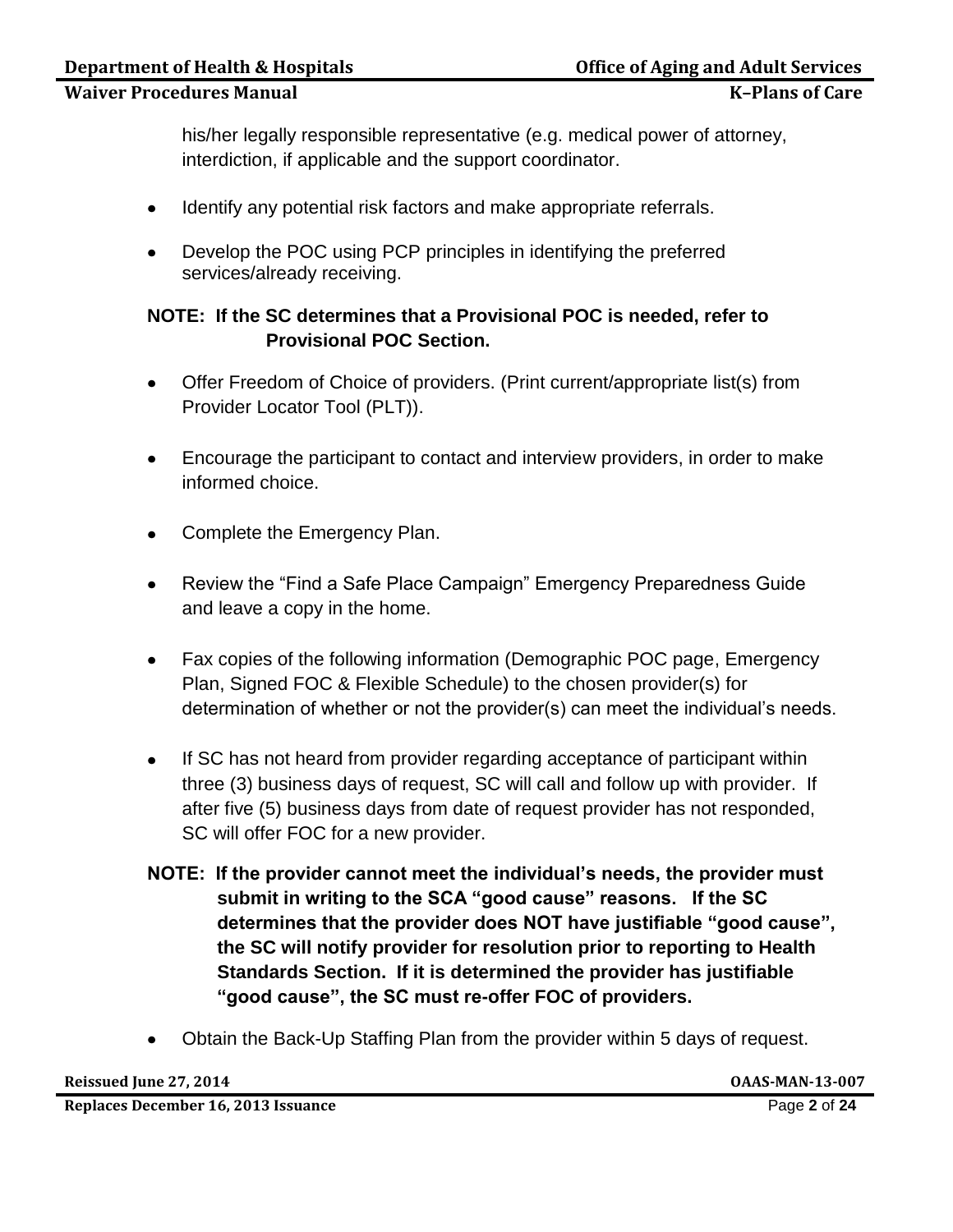$\bullet$ If Back-Up Staffing Plan is not received from provider within 5 days, on the sixth  $(6<sup>th</sup>)$  day the SC should offer FOC for new provider.

POC will:

- Identify essential waiver services needed.
- Identify non-waiver services that are needed to further assess the participant.
- Identify the funding source for the services [with the assistance of the identified professional (e.g. OT, PT, etc.)].
- Address all necessary CAPs.
- Correlate with the MDS-HC Assessment.
- Be outcome-oriented, individualized and time limited.
- Be tailored to the participant's needs based on the on-going use of  $\bullet$ participant-focused assessment utilizing the Minimum Data Set – Home Care (MDS-HC).
- Include Person Centered planning approaches and personal preferences that will achieve or maintain desired personal outcomes.
- Not be completed prior to the POC meeting.
- Be written in language that is understandable to all parties involved.
- Contain all required signatures.

SC will:

Submit the completed entire POC packet (MDS-HC, POC, CAPs,  $\bullet$ Flexible Schedule, Budget Worksheet, Back-Up Staffing Plan, FOC pages, Responsible Representative form (if applicable), P (if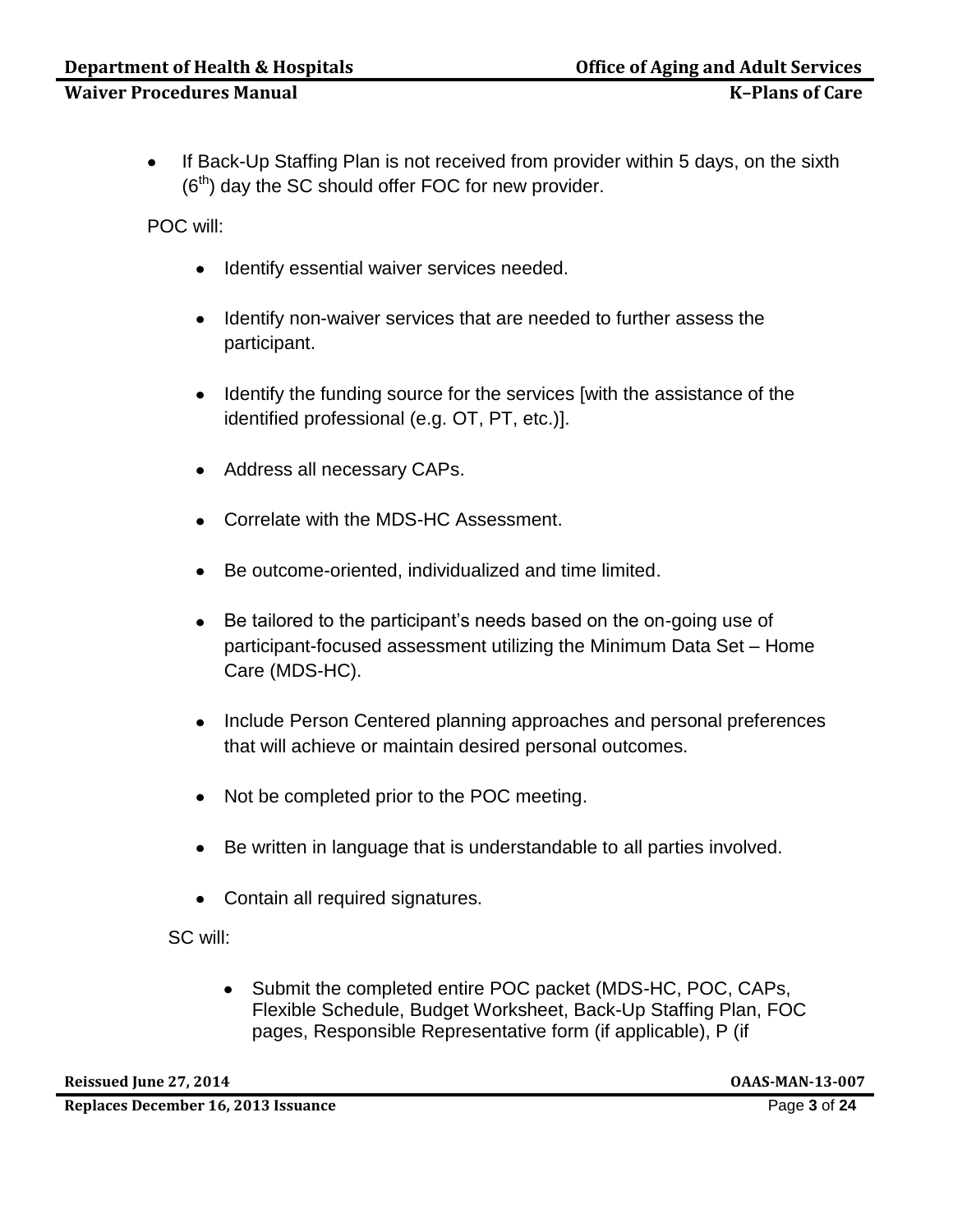applicable), e148-W, & Emergency Plan) to the SC supervisor for review and approval.

If the SC supervisor determines it is not approvable, the entire packet will be returned to the SC to make appropriate corrections.

# **K-120 Initial Plan of Care (POC) Development for Individuals Residing in the Nursing Facility**

SC will:

- Schedule a face-to-face plan of care (POC) meeting with the individual and  $\bullet$ members of his/her support network. The planning team may include anyone requested by the individual, but at a minimum will include the individual, his/her responsible representative (if applicable) and the support coordinator. Other planning team members may include NF staff, Transition Coordinator (if individual selected My Place LA), ombudsmen, and/or other appropriate professionals.
- Identify any potential risk factors and make appropriate referrals (Refer to  $\bullet$ CCW Referral Form).
- Assist the individual with locating housing (if applicable), including assisting  $\bullet$ with gathering, locating, and obtaining all necessary documents needed for the housing application.
- Identify the individual's community physician(s).  $\bullet$
- Determine if transition services are needed (what is needed to get out of the  $\bullet$ NF) (If applicable). Refer to Transition Services Procedure.
- Determine a preliminary/projected move date.  $\bullet$
- Develop the Plan of Care (POC) using PCP principles in identifying the  $\bullet$ services needed/already receiving.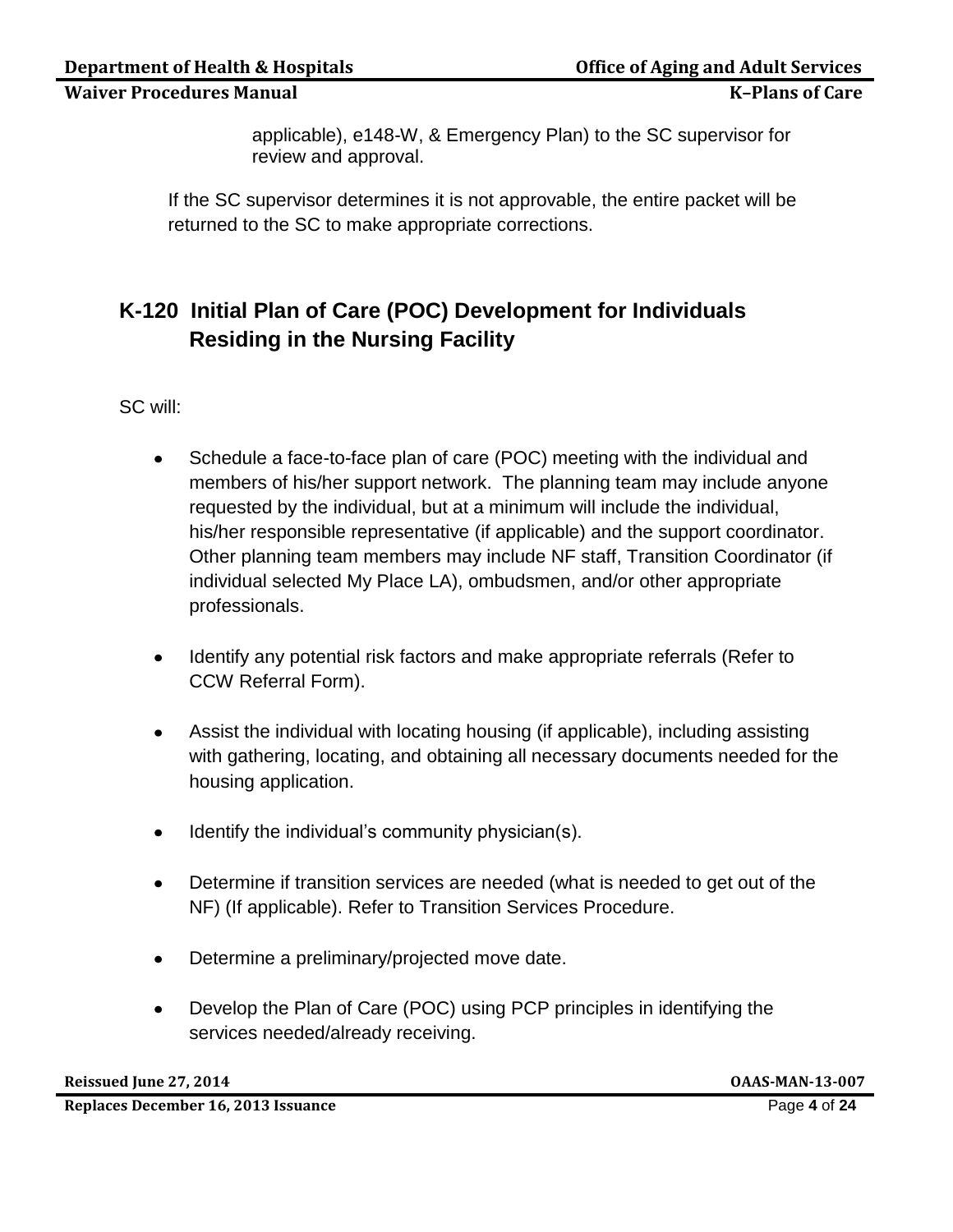## **NOTE: If the SC determines that a Provisional POC is needed, refer to Provisional POC Section.**

- Offer Freedom of Choice of providers. (Print current/appropriate list(s) from  $\bullet$ Provider Locator Tool (PLT)).
- Encourage the participant to contact and interview providers, in order to make  $\bullet$ informed choice.
- Complete the Emergency Plan.  $\bullet$
- Review the "Find a Safe Place Campaign" Emergency Preparedness Guide  $\bullet$ and leave a copy in the home.
- Fax copies of the following information (Demographic POC page Emergency  $\bullet$ Plan Signed FOC & Flexible Schedule) to the chosen provider(s) for determination of whether or not the provider(s) can meet the individual's needs.
- If SC has not heard from provider regarding acceptance of participant within 3  $\bullet$ working days of request, SC will call and follow up with provider. If after 5 working days from date of request provider has not responded, SC will offer FOC for a new provider.
- **NOTE: If the provider cannot meet the individual's needs, the provider must submit in writing to the SCA "good cause" reasons. If the SC determines that the provider does NOT have justifiable "good cause", the SC will notify provider for resolution prior to reporting to Health Standards Section. If it is determined the provider has justifiable "good cause", the SC must re-offer FOC of providers.**
- Obtain the Back-Up Staffing Plan from the provider within 5 days of request.  $\bullet$
- $\bullet$ If Back-Up Staffing Plan is not received from provider within 5 days, on the sixth  $(6<sup>th</sup>)$  day the SC should offer FOC for new provider.

POC will:

**Reissued June 27, 2014 OAAS-MAN-13-007**

**Replaces December 16, 2013 Issuance** Page **5** of **24**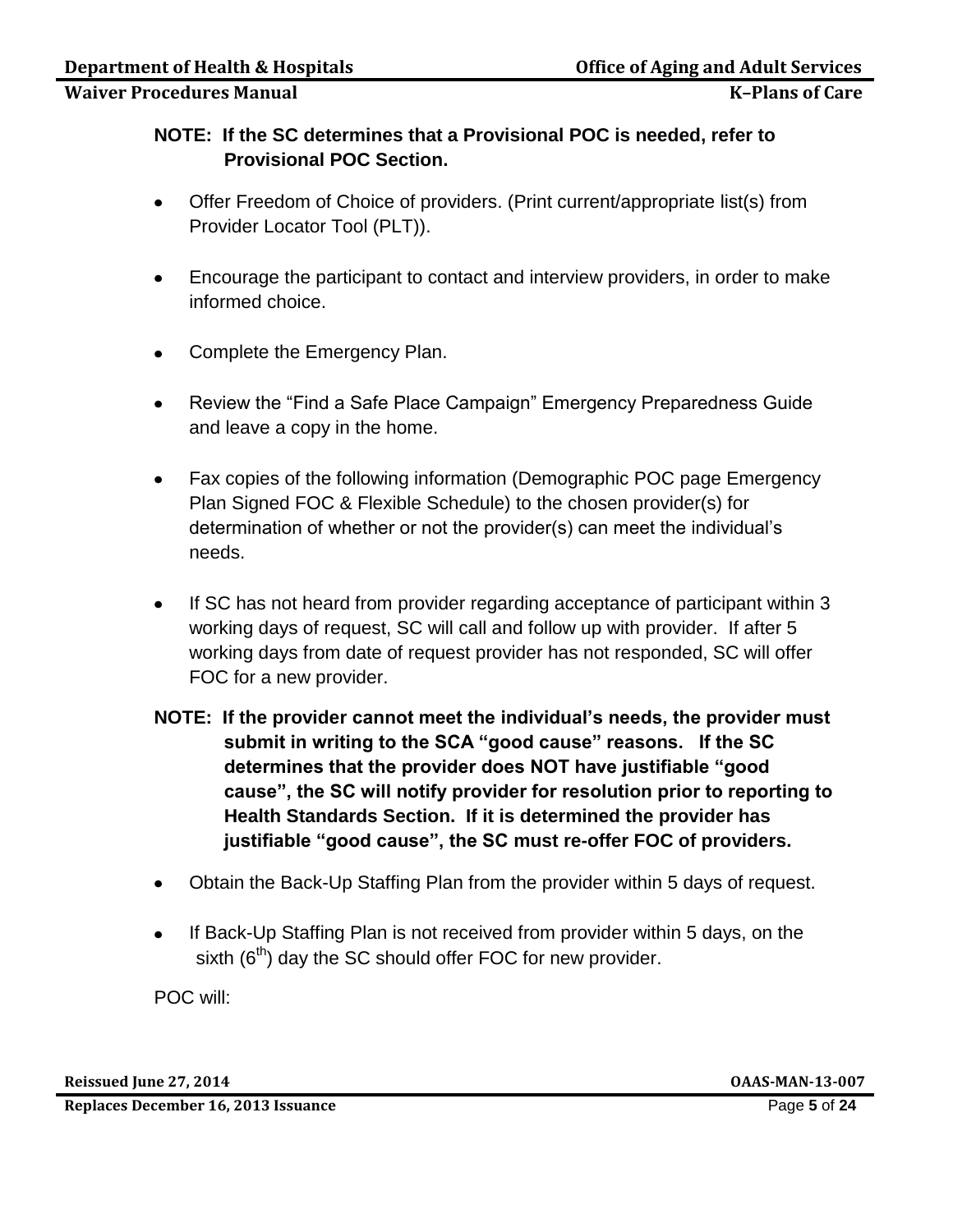- Identify all needs/services (including Transition Services, if applicable) that allow the individual to transition out of the NF and also what the individual needs within the 1<sup>st</sup> two weeks in the community (including services that are needed to further assess the participant).
- Identify the funding source for the services [with the assistance of the  $\bullet$ identified professional (e.g. OT, PT, etc.)].
- Identify unpaid natural supports that assist the individual.  $\bullet$
- Identify a preliminary/projected move date.  $\bullet$
- Include a transition plan that details what the individual has/needs as he/she transitions into the community, including housing.
- Include TISC service in the Supports and Services section and on the budget sheet reflecting the estimated cost.
- Address all necessary CAPs.
- Correlate with the MDS-HC Assessment.
- Be outcome-oriented, individualized and time limited.
- Be tailored to the participant's needs based on the on-going use of  $\bullet$ participant-focused assessment utilizing the Minimum Data Set – Home Care (MDS-HC).
- Include strategies that will achieve or maintain desired personal outcomes.
- Not be completed prior to the POC meeting.
- Be written in language that is understandable to all parties involved.
- Contain all required signatures.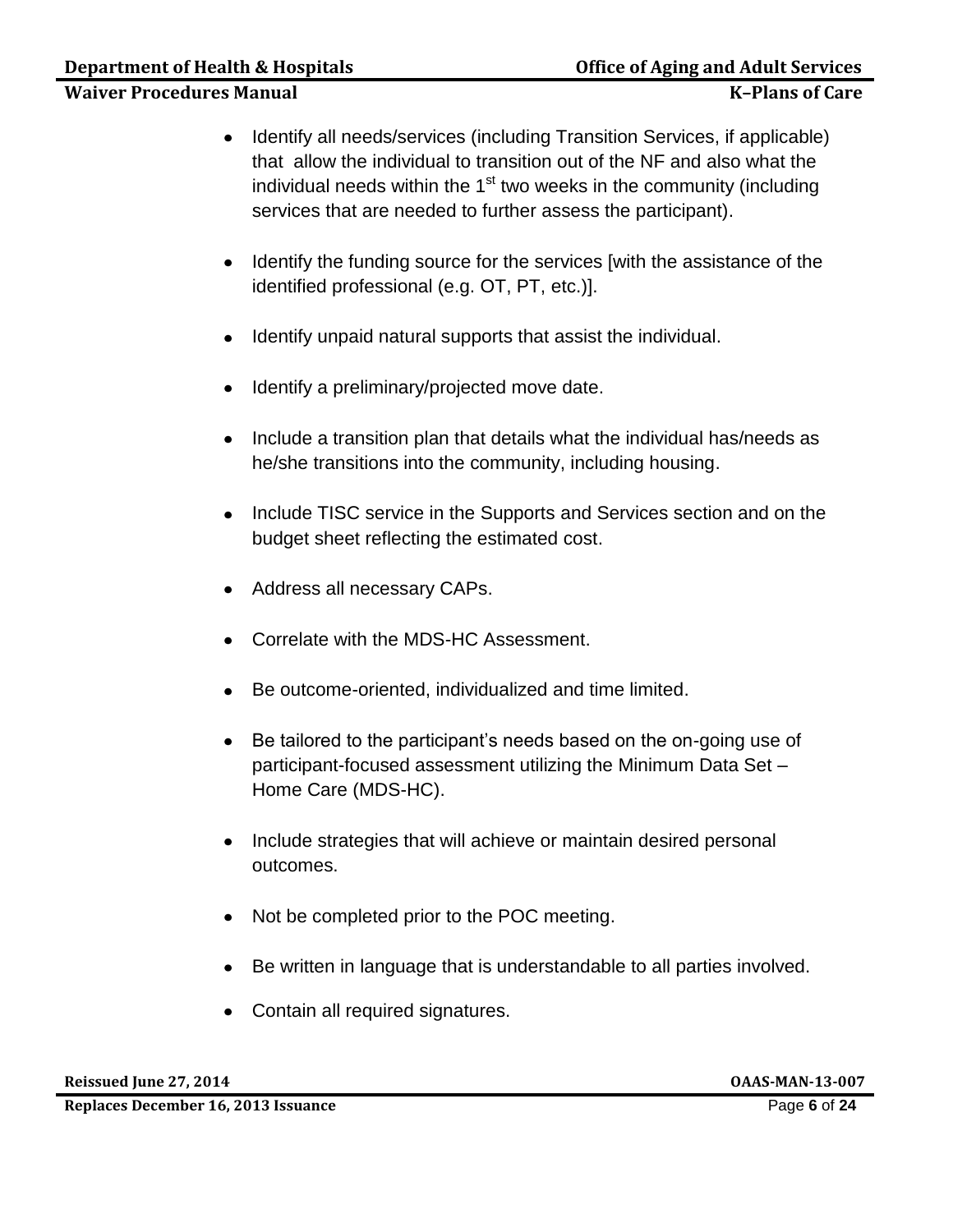SC will:

Conduct at least a monthly contact (face-to-face visit with the individual at the NF **or** telephone call) to ensure that transition efforts are ongoing and that any barriers are properly addressed.

## **NOTE: The SC must speak directly with the individual or legal representative for these monthly contacts.**

- Visit the prospective residence prior to the individual transitioning from the nursing facility.
- Submit the completed POC packet (MDS-HC, POC, CAPs, Flexible Schedule, Budget Worksheet, FOC pages, Back-Up Staffing Plan, Responsible Representative form (if applicable), e148-W, & Emergency Plan) to the SC supervisor for review and approval.

If the SC supervisor determines it is not approvable, the entire packet will be returned to the SC to make appropriate corrections.

• Touch base with the individual once per week at least by phone within the first month of transitioning from the NF.

# **K-130 Provisional Plans of Care (POCs)**

An initial Provisional Plan of Care (POC) may be developed by the SC.

Provisional POC:

- Used in place of an initial POC when it makes sense to do so.  $\bullet$
- Will allow some services to get started quickly pending completion of a more in- $\bullet$ depth assessment and/or a more comprehensive POC.
- Are optional but in some cases are beneficial to the participant.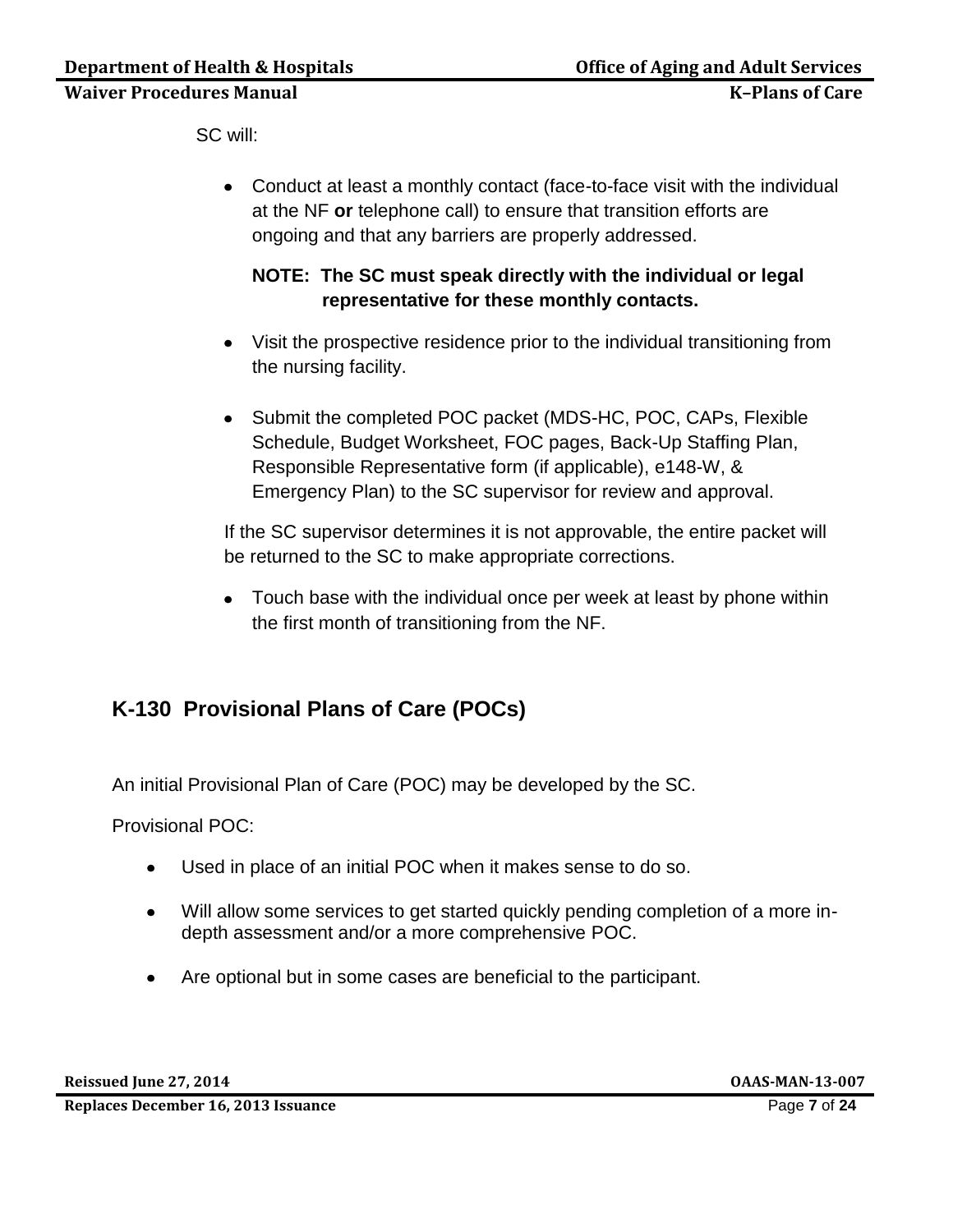#### **Department of Health & Hospitals Community Community Community Community Property Community Community Property**

- May be helpful when a service needs to be started to facilitate the initial  $\bullet$ assessment and POC process itself.
- May be useful for Expedited Community Choices Waiver participants.
- **Examples: A participant with a history of falls may benefit from a nursing, occupational therapy (OT) or physical therapy (PT) assessment as part of the comprehensive POC process. In order for a participant to receive such an assessment, a SC must submit a Provisional POC authorizing a nursing or PT/OT assessment. Once that professional assessment is completed, the SC would use that assessment and its recommendations in completing the Comprehensive POC and CAPs. Used in this way, Provisional POCs allow SCs to take a more inter-disciplinary approach to planning.**

**Provisional POC may be used when services need prior approval. For instance, under the Community Choices Waiver, Environmental Accessibility Adaptations (EAA) require an EAA assessment to determine whether the EAA is appropriate and necessary and whether the individual's needs could better, or as effectively, be met through assistive devices. A SC should use the Provisional POC to authorize the EAA assessment prior to completing the comprehensive POC.** 

**Provisional POC may also be used in nursing facility transition cases where it is clear that an individual is in urgent need of one or more services but it is difficult to determine the best comprehensive approach and more time is needed for assessment and planning.** 

**There are some special conditions that apply when using Provisional POCs, and SCs should bear these in mind before choosing to do a Provisional POC. In many instances, it may be more appropriate to complete an Initial POC on these cases and make revisions after the Initial POC is implemented.** 

Provisional POCs will:

**Reissued June 27, 2014 OAAS-MAN-13-007**

**Replaces December 16, 2013 Issuance** Page **8** of **24**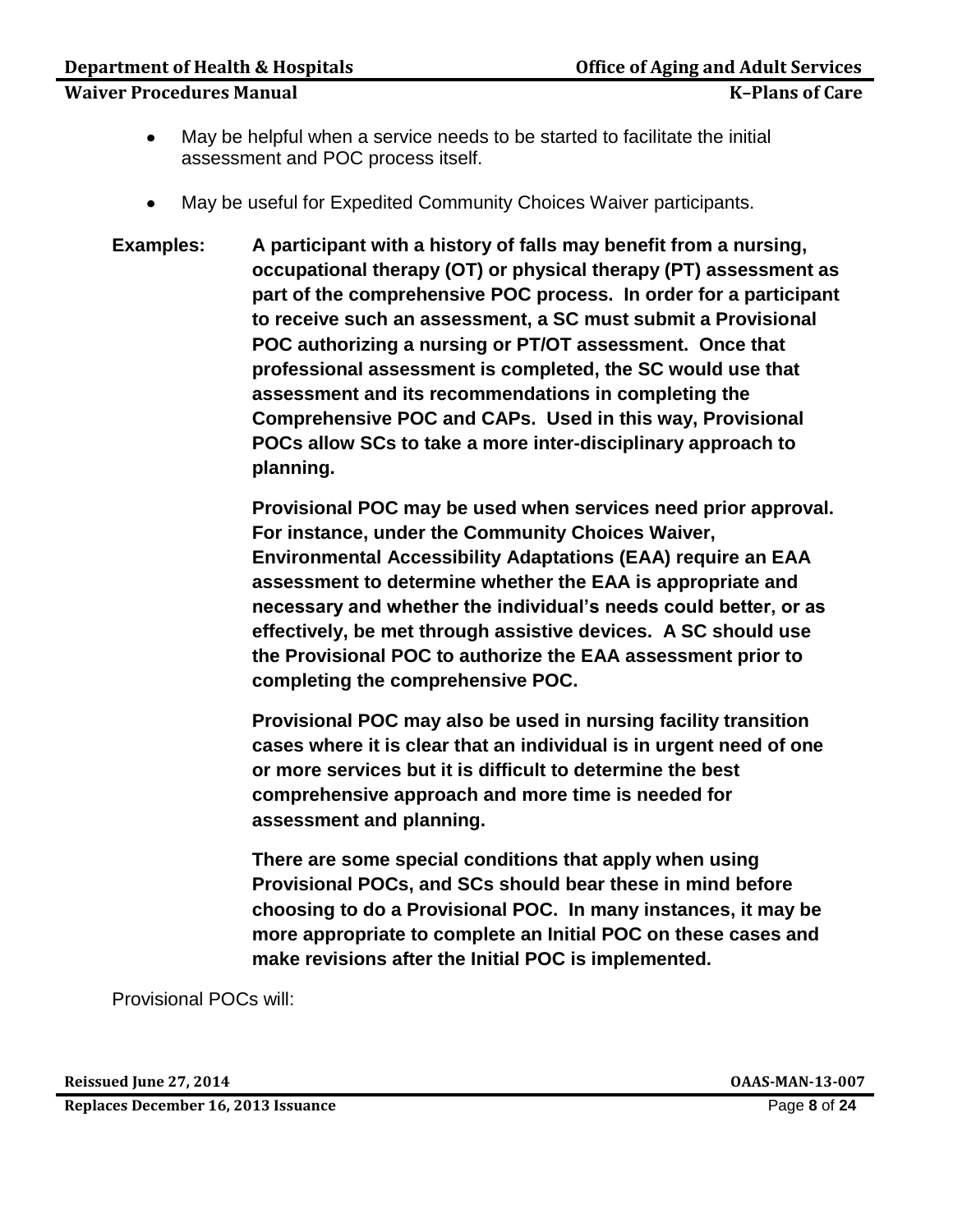- Be completed after the Minimum Data Set-Home Care (MDS-HC) is conducted  $\bullet$ with the applicant.
- Be completed on initial Community Choices Waiver (CCW) cases only.  $\bullet$
- $\bullet$ Identify the essential Medicaid services that shall be provided in the participant's first sixty (60) days of waiver eligibility.

SC will:

- Offer Freedom of Choice of providers. (Print current/appropriate list(s) from Provider Locator Tool (PLT)).
- Encourage the participant to contact and interview providers, in order to make  $\bullet$ informed choice.
- Develop the Provisional POC using person-centered planning principles in identifying the services needed/already receiving.

## **NOTE: If NF Transition case, the Provisional POC should only include the services that will be provided before the person transitions out of the NF.**

- Complete the Emergency Plan (if applicable).
- $\bullet$ Fax copies of the following information (Demographic POC page Emergency Plan (if applicable) Signed FOC & Flexible Schedule) to the chosen provider(s) for determination of whether or not the provider(s) can meet the individual's needs.
- Fax CCW Referral form to the chosen provider(s) for assessment/recommendation (if applicable).
- If SC has not heard from provider regarding acceptance of participant within 3  $\bullet$ working days of request, SC will call and follow up with provider. If after 5 working days from date of request provider has not responded, SC will offer FOC for a new provider.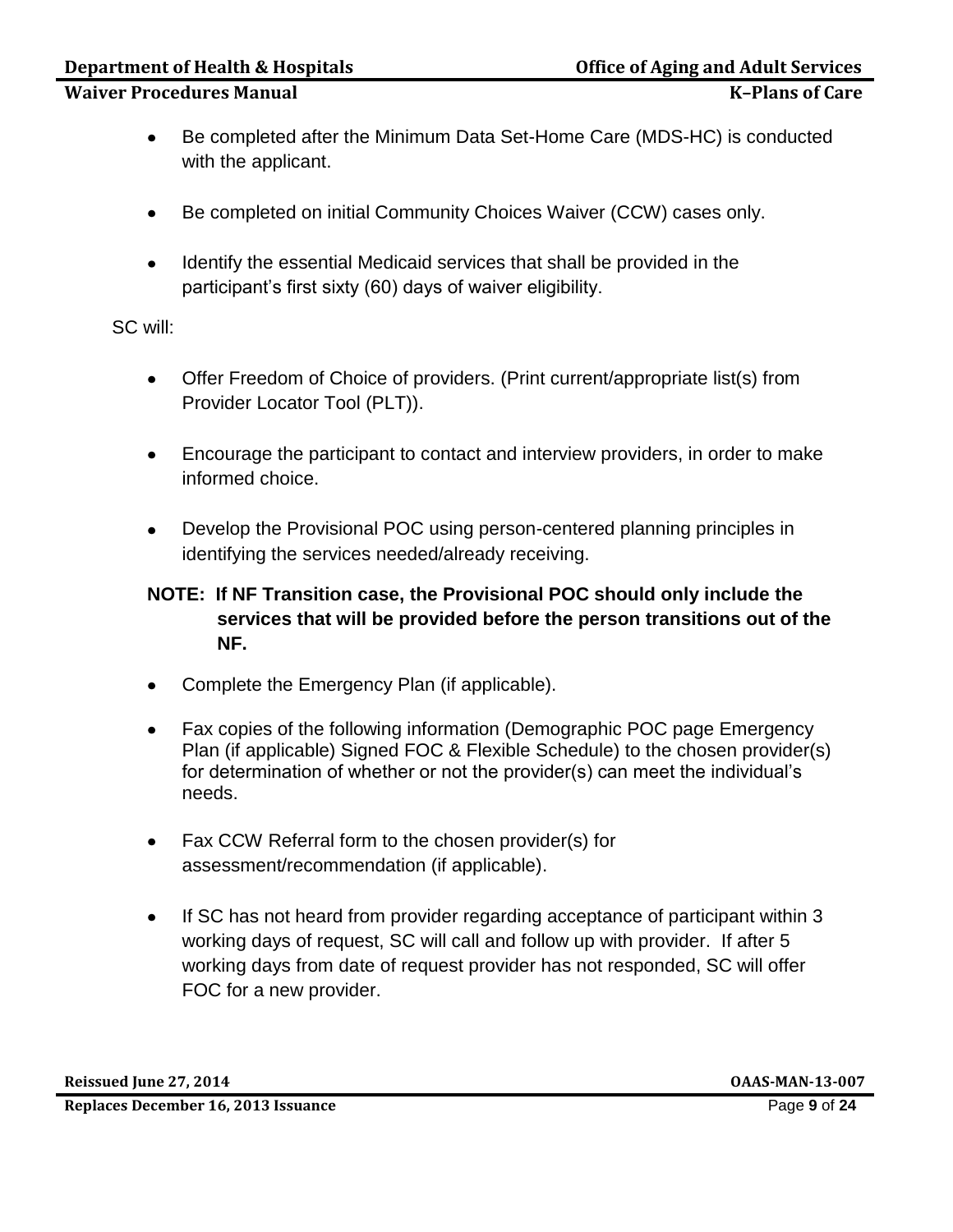- **NOTE: If the provider cannot meet the individual's needs, the provider must submit in writing to the SCA "good cause" reasons. If the SC determines that the provider does NOT have justifiable "good cause", the SC will notify provider for resolution prior to reporting to Health Standards Section. If it is determined the provider has justifiable "good cause", the SC must re-offer FOC of providers.**
- Obtain the Back-Up Staffing Plan from the provider within 5 days of request.

Provisional POC will:

- Identify essential waiver services needed prior to the completion of the Comprehensive Plan of Care (POC).
- Identify services that are needed to further assess the participant.  $\bullet$
- Identify the funding source for the services [with the assistance of the identified professional (e.g. OT, PT, etc.)].
- (For NF Transitions ONLY): Identify basic transitional services needed for a  $\bullet$ smooth transition into the community during the first 60 days such as living arrangement, essential furnishings for basic living, food, utilities, deposits, medications, a means for contacting emergency services, and physician referral to a home health agency for an immediate nursing assessment.
- Be time limited.
- Be tailored to the participant's needs based on the Minimum Data Set Home  $\bullet$ Care (MDS-HC).
- Not be completed prior to the POC meeting.
- Be written in language that is understandable to all parties involved.  $\bullet$
- Contain all required signatures.

## **NOTE: SCs DO NOT need to plan for EVERY CAP that is triggered on the MDS-HC assessment. The provisional POC needs to make sure that enough information is included to explain why the services being**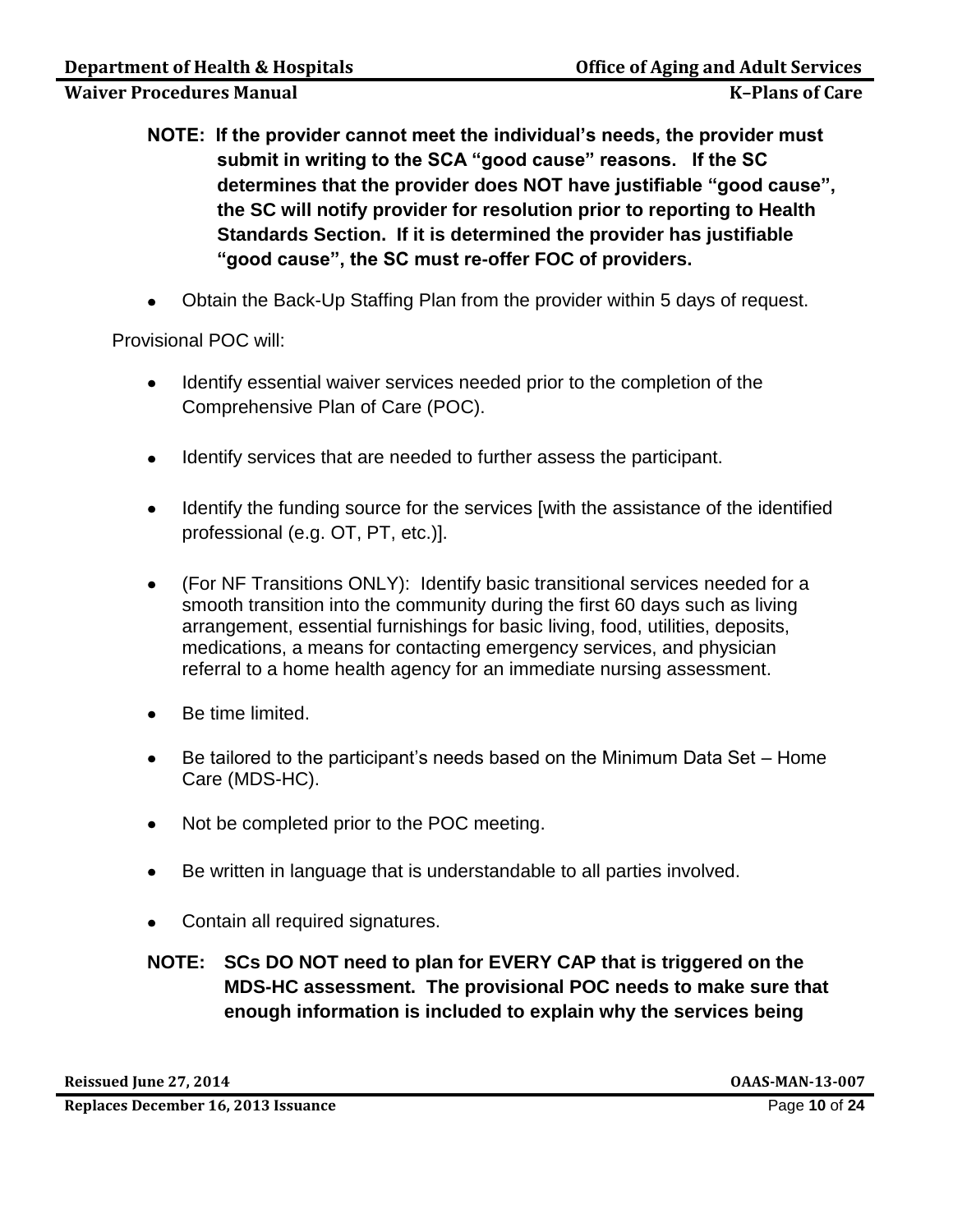## **authorized are essential and /or necessary to complete the comprehensive POC.**

SC will:

Submit the completed applicable pages of the Provisional POC packet (MDS- $\bullet$ HC, POC, CAPs, Flexible Schedule, Budget Worksheet, FOC pages, Back-Up Staffing Plan Responsible Representative form (if applicable), & Emergency Plan) to the SC supervisor for review and approval.

If the SC supervisor determines it is not approvable, the entire packet will be returned to the SC to make appropriate corrections.

# **K-140 Comprehensive Plans of Care (POCs)**

Comprehensive Plans of Care (POCs) will be completed by the **SC ONLY if the SC initially completed a Provisional POC** with the participant.

SC will:

- Offer Freedom of Choice of providers. (Print current/appropriate list(s) from Provider Locator Tool (PLT)).
- Encourage the participant to contact and interview providers, in order to make informed choice.
- Develop the Comprehensive POC using PCP principles in identifying the services needed/already receiving.

## **NOTE: Provider(s) are not required to be at the POC meeting(s), UNLESS the participant requests the provider(s) to be present at the meeting**.

- Complete the Emergency Plan (if applicable).
- Fax copies of the following information (Demographic POC page Emergency Plan (if applicable) Signed FOC & Flexible Schedule) to the chosen provider(s)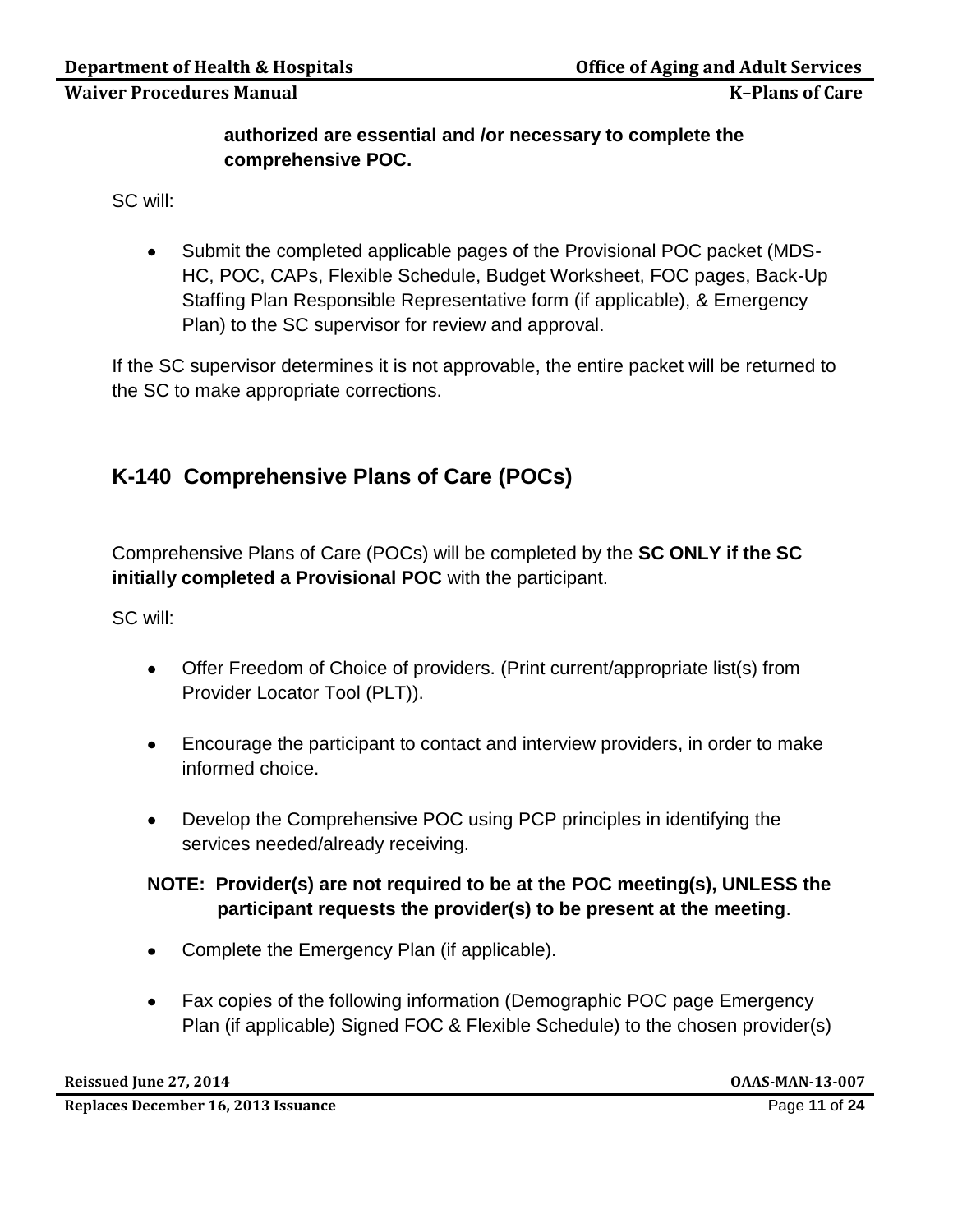for determination of whether or not the provider(s) can meet the individual's needs.

- If SC has not heard from provider regarding acceptance of participant within 3  $\bullet$ working days of request, SC will call and follow up with provider. If after 5 working days from date of request provider has not responded, SC will offer FOC for a new provider.
- **NOTE: If the provider cannot meet the individual's needs, the provider must submit in writing to the SCA "good cause" reasons. If the SC determines that the provider does NOT have justifiable "good cause", the SC will notify provider for resolution prior to reporting to Health Standards Section. If it is determined the provider has justifiable "good cause", the SC must re-offer FOC of providers.**
- Obtain the Back-Up Staffing Plan from the provider within 5 days of request.
- If Back-Up Staffing Plan is not received from provider within 5 days, on the sixth  $(6<sup>th</sup>)$  day the SC should offer FOC for new provider.

Comprehensive POC will:

- Identify essential waiver services.
- Address all necessary CAPs.
- Correlate with the MDS-HC Assessment.
- Be outcome-oriented, individualized and time limited.
- Be tailored to the participant's needs based on the on-going use of  $\bullet$ participant-focused assessment utilizing the Minimum Data Set – Home Care (MDS-HC).
- Include strategies that will achieve or maintain desired personal outcomes.
- Be written in language that is understandable to all parties involved.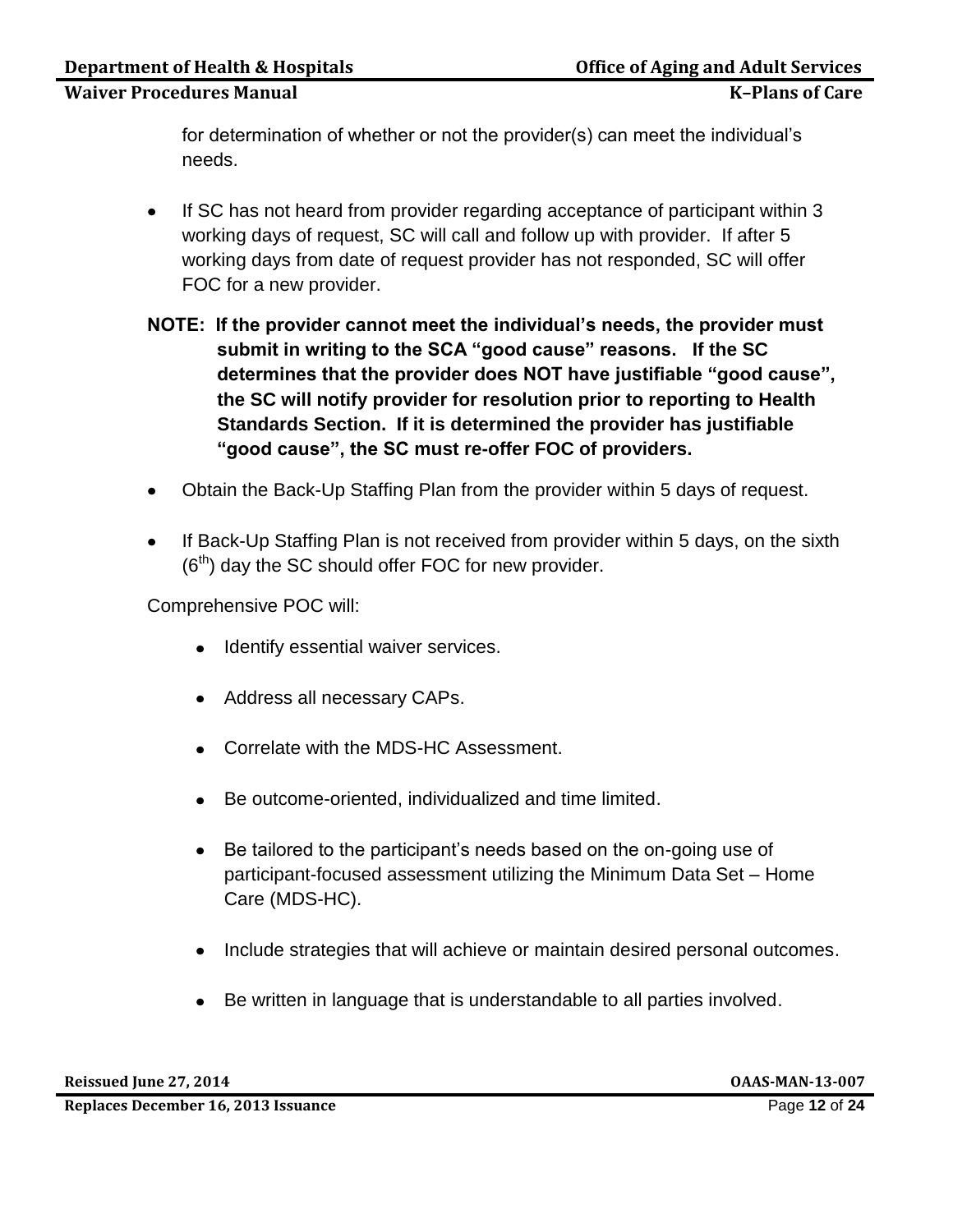Contain all required signatures.

If NF Transition and the participant **has NOT** transitioned from the NF yet, the Comprehensive POC will also:

- Identify all needs/services (including Transition Services, if applicable) that allow the individual to transition out of the NF and also what the individual needs within the 1<sup>st</sup> two weeks in the community (including services that are needed to further assess the participant).
- Identify unpaid natural supports that assist the individual.
- Identify a preliminary/projected move date.
- Include a transition plan that details what the individual has/needs as he/she transitions into the community, including housing AND
- Include TISC service in the Supports and Services section on the POC and on the budget worksheet reflecting the estimated cost.

SC will:

• Submit the completed applicable pages of the Comprehensive POC packet (MDS-HC, POC, CAPs, Flexible Schedule, Budget Worksheet, FOC pages, Back-Up Staffing Plan, Responsible Representative form (if applicable), e148-W (if applicable), & Emergency Plan) to the SC supervisor for review and approval.

If the SC supervisor determines it is not approvable, the entire Comprehensive POC packet will be returned to the SC to make appropriate corrections.

# **K-150 Plan of Care (POC) Revisions**

# **K-150.3 Routine**

Routine POC Revisions are due within five (5) calendar days from the date of the reported change.

**Reissued June 27, 2014 OAAS-MAN-13-007**

**Replaces December 16, 2013 Issuance** Page **13** of **24**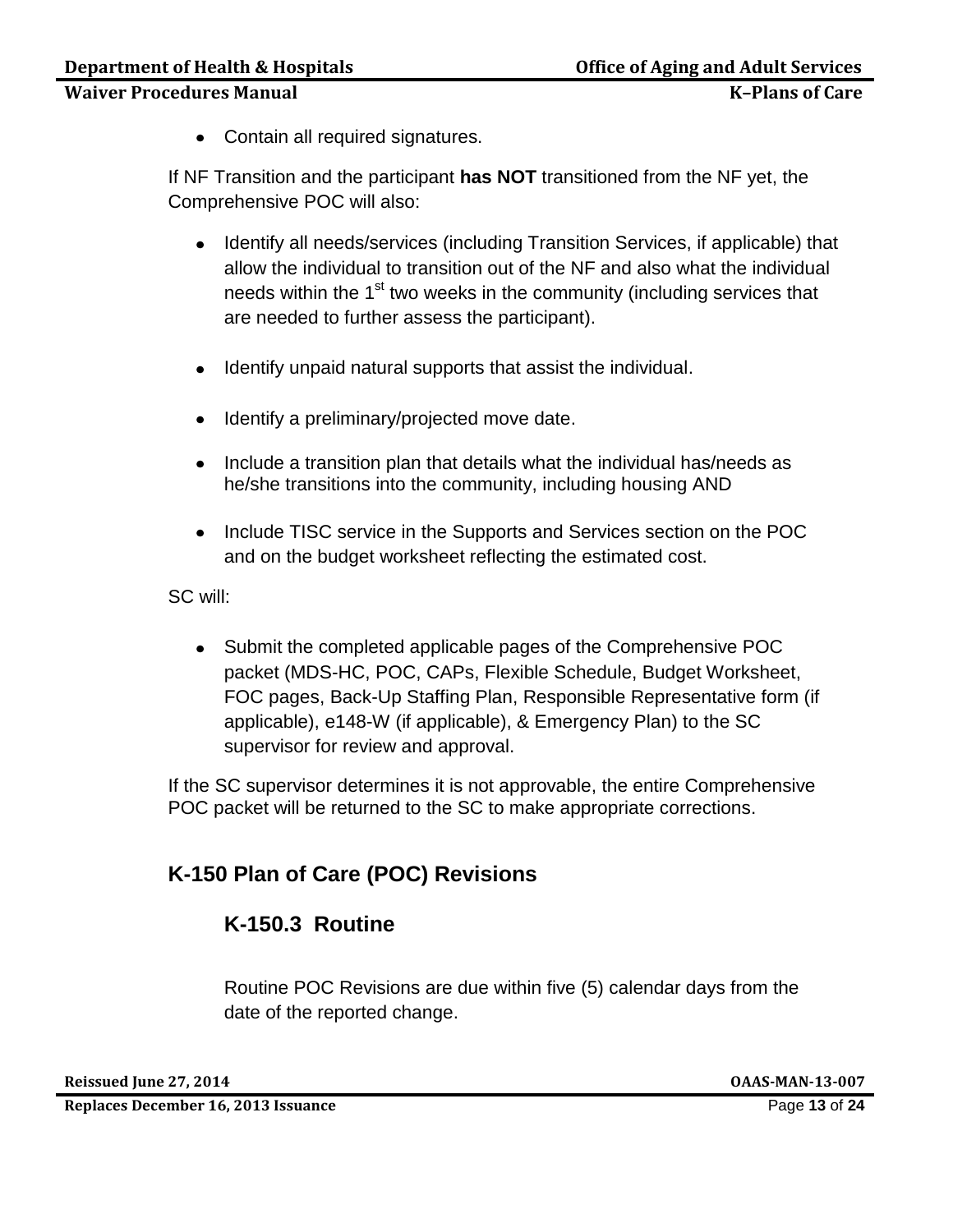**NOTE: Unless a re-assessment was conducted and indicates a change in the participant's condition, then the Routine POC is due fourteen (14) calendar days after the completion date of the re-assessment.**

The following are some examples for Routine POC Revisions:

- Provider Change for upcoming quarter.
- Service Change (e.g. hour increase/decrease, add PERS, add/referral for Skilled Maintenance Therapies (SMT), etc.).
- Environmental Accessibility Adaptation (EAA).

Participant leaving a Nursing Facility (A POC Revision is necessary once the individual transitions into the community).

## **K-150.5 Emergency**

Emergency POC Revisions are due within twenty-four (24) hours from the date of the reported change.

The following are some examples for Emergency POC Revisions:

- Provider Change that needs to occur immediately with good cause.
- Conflict between participant and provider.
- Provider continuously not providing back-up staff, etc.

SC will:

- Compile all necessary paperwork for the POC Revision.
- Identify any potential factors and make appropriate referrals (if applicable).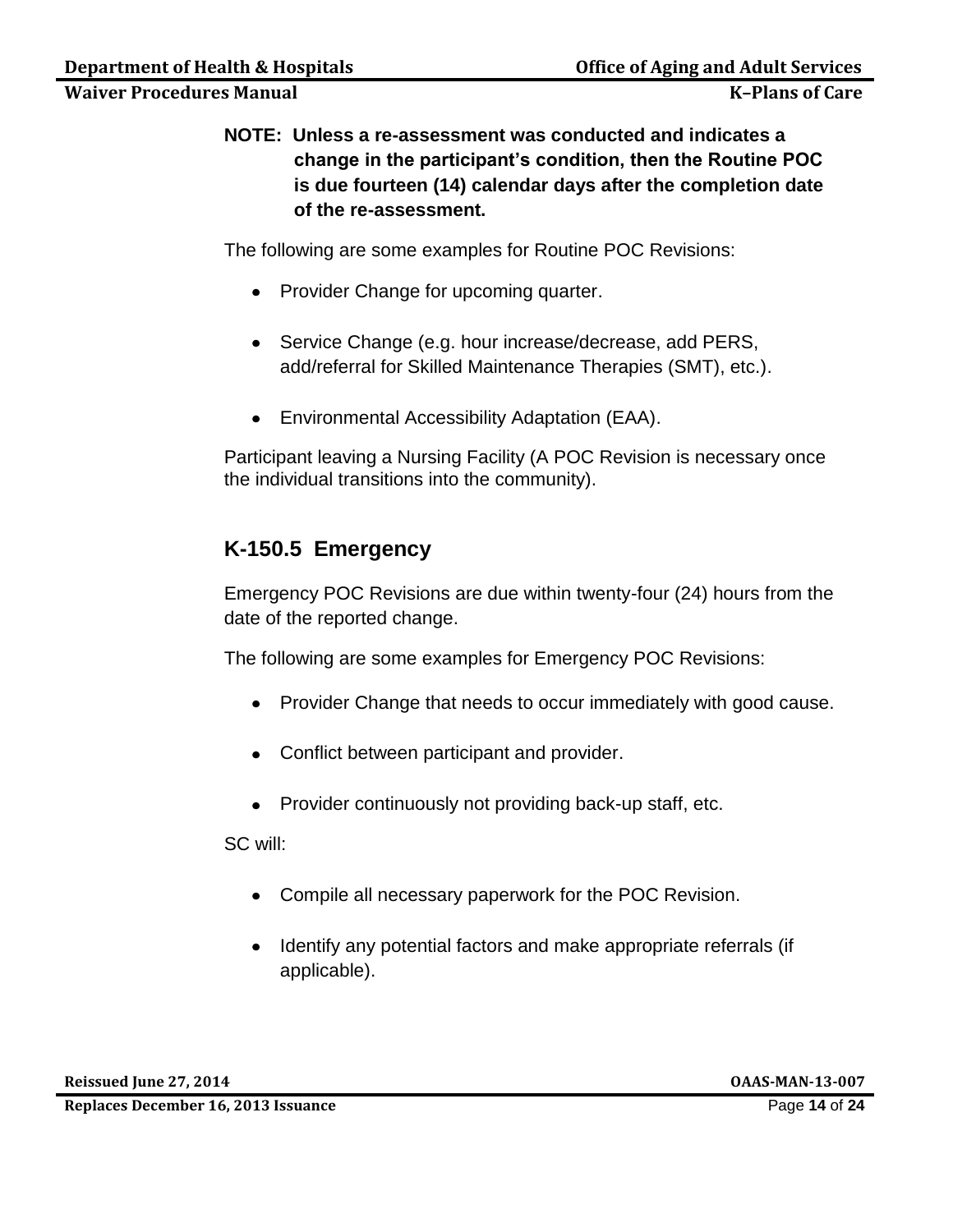- Offer Freedom of Choice of providers. (Print current/appropriate list(s) from Provider Locator Tool (PLT)) (if applicable).
- Encourage the participant to contact and interview providers, in order to make informed choice. (if applicable).
- Complete the POC Revision.

## **NOTE: Provider(s) are not required to be at the POC Revision meeting(s), UNLESS the participant requests the provider(s) to be present at the meeting.**

- Complete the Emergency Plan (if applicable).
- Fax copies of the following information (Demographic POC page Emergency Plan (if applicable) Signed FOC (if applicable) & Flexible Schedule) to the chosen provider(s) for determination of whether or not the provider(s) can meet the individual's needs.
- **NOTE: If the provider cannot meet the individual's needs, the provider must submit in writing to the SCA "good cause" reasons. If the SC determines that the provider does NOT have justifiable "good cause", the SC will notify provider for resolution prior to reporting to Health Standards Section. If it is determined the provider has justifiable "good cause", the SC must re-offer FOC of providers.**
- Obtain the Back-Up Staffing Plan from the provider within 5 days of request.
- **NOTE: If SC has not heard from provider regarding acceptance of participant within 3 working days of request, SC will call and follow up with provider. If after 5 working days from date of request provider has not responded, SC will offer FOC for a new provider.**
- If Back-Up Staffing Plan is not received from provider within 5 days, on the sixth  $(6<sup>th</sup>)$  day the SC should offer FOC for new provider.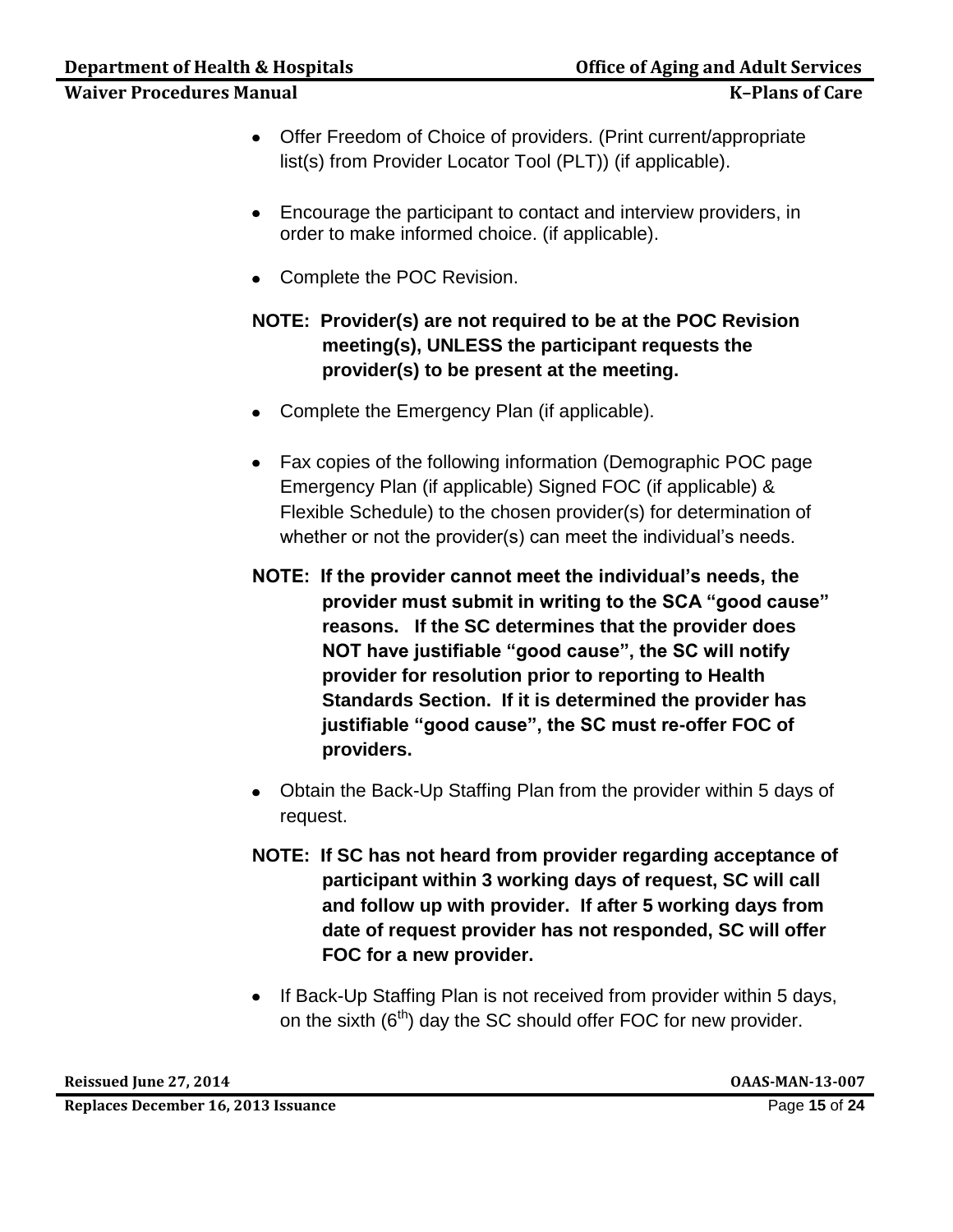Complete the POC Revision and include reason for the revision on Page 1 of the POC.

**NOTE: For NF Transition, POC Revisions need to indicate the date that the participant transitioned into the community on Plan of Care Action Section of the POC.** 

• Send the entire POC Revision packet to SC supervisor.

# **K-160 Annual Plans of Care (POCs)**

SC will:

- Schedule a face-to-face plan of care (POC) meeting with the participant and members of his/her support network. The planning team may include anyone requested by the participant, but at a minimum will include the individual, his/her responsible representative (if applicable) and the support coordinator.
- Identify any potential risk factors and make appropriate referrals (Refer to CCW Referral Form).
- Review and explain Rights and Responsibilities as a waiver participant (Refer to Rights and Responsibilities Form).
- Develop the Annual Plan of Care (POC) using person-centered planning principles in identifying the services needed/already receiving.
- **NOTE: The SC will look in the MDS-HC Assessment Factsheet Notebook Section to see if RO approved SHARe exception last year. If SHARe Exception was approved previously, and the current reassessment does NOT indicate that the participant's functioning level has significantly improved or the participant has requested fewer services or the participant's level of informal, natural, or other community supports has significantly increased.**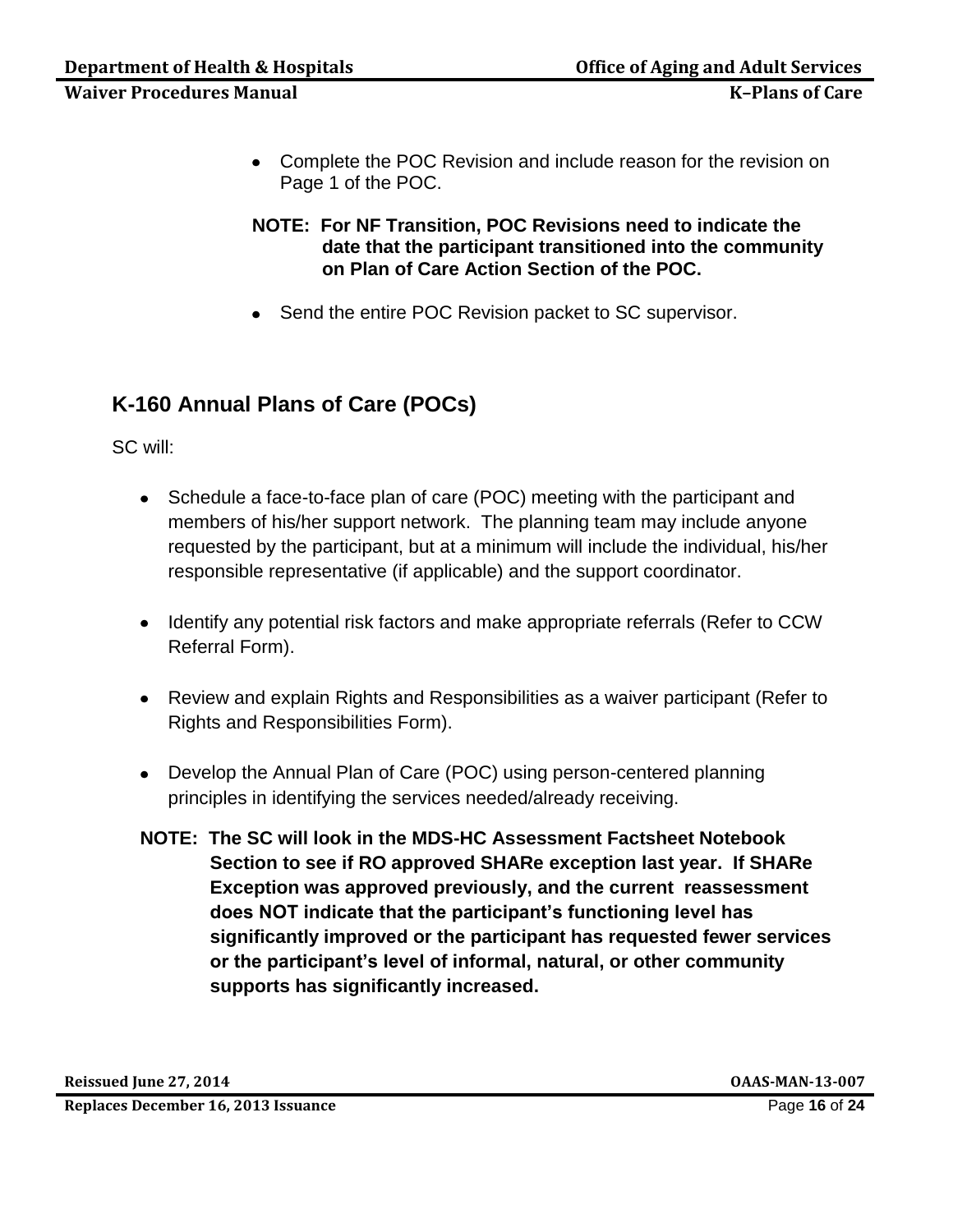Offer Freedom of Choice of providers. (Print current/appropriate list(s) from Provider Locator Tool (PLT)).

### **NOTE: Provider(s) are not required to be at the POC meeting(s), UNLESS the participant requests the provider(s) to be present at the meeting.**

- Encourage the participant to contact and interview providers, in order to make informed choice.
- Complete the Emergency Plan.
- Fax copies of the following information (Demographic POC page Emergency Plan Signed FOC form(s) & Flexible Schedule) to the chosen provider(s) for determination of whether or not the provider(s) can meet the individual's needs.
- If SC has not heard from provider regarding acceptance of participant within 3 working days of request, SC will call and follow up with provider. If after 5 working days from date of request provider has not responded, SC will offer FOC for a new provider.
- **NOTE: If the provider cannot meet the individual's needs, the provider must submit in writing to the SCA "good cause" reasons. If the SC determines that the provider does NOT have justifiable "good cause", the SC will notify provider for resolution prior to reporting to Health Standards Section. If it is determined the provider has justifiable "good cause", the SC must re-offer FOC of providers.**
- Obtain the Back-Up Staffing Plan from the provider within 5 days of request.
- If Back-Up Staffing Plan is not received from provider within 5 days, on the sixth (6th) day the SC should offer FOC for new provider.

Annual POC will:

- Address all necessary CAPs.
- Correlate with the MDS-HC Assessment.
- Be outcome-oriented, individualized and time limited.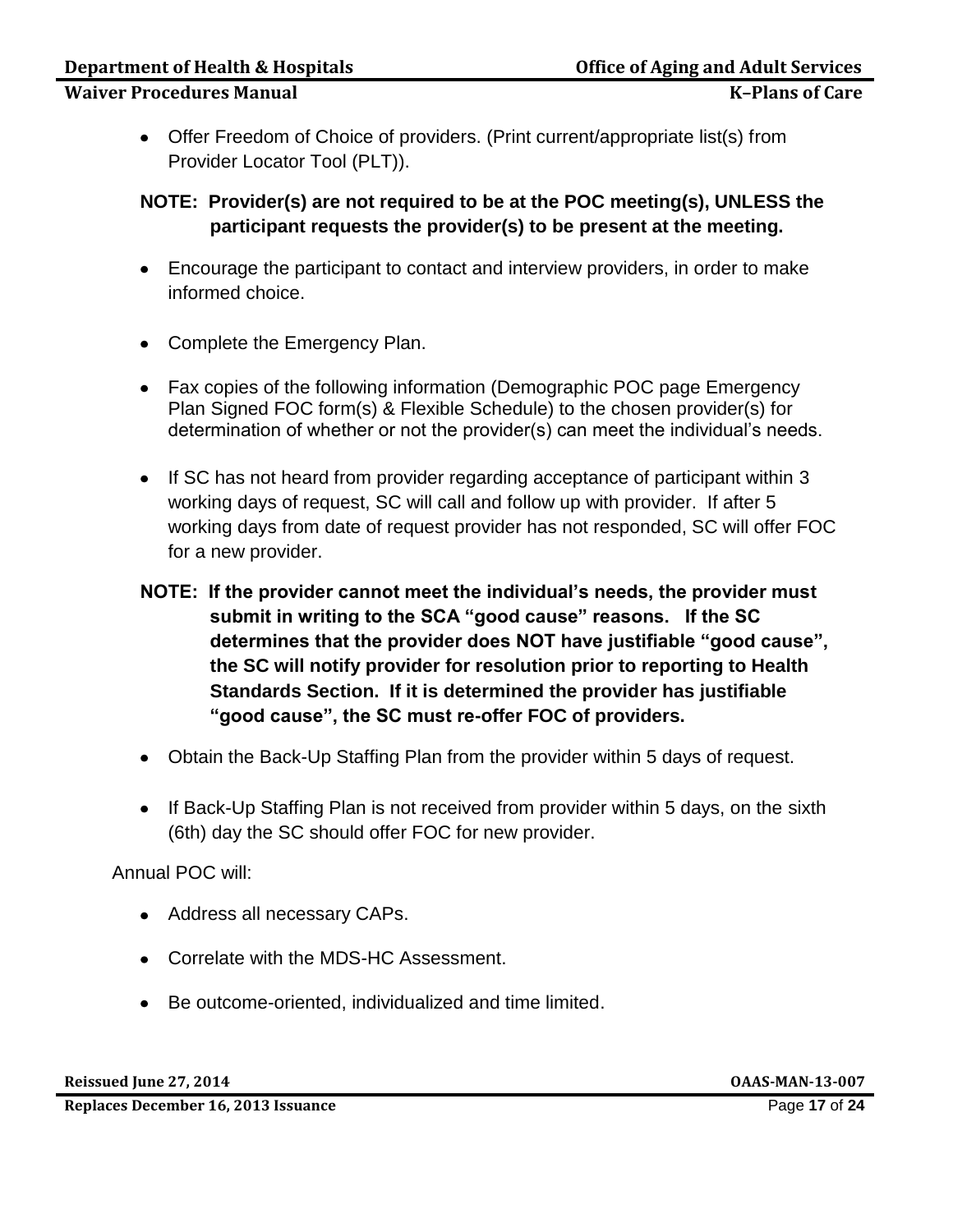- Be tailored to the participant's needs based on the on-going use of participantfocused assessment utilizing the Minimum Data Set – Home Care (MDS-HC).
- Include strategies that will achieve or maintain desired personal outcomes.
- Not be completed prior to the POC development meeting.
- Be written in language that is understandable to all parties involved.
- Contain all required signatures.

SC will:

• Submit the completed Annual POC packet (MDS-HC, POC, CAPs, Flexible Schedule, Budget Worksheet, Back-Up Staffing Plan, FOC pages (if applicable), Responsible Representative form (if applicable), & Emergency Plan) to the SC supervisor for review and approval.

If the SC supervisor determines it is not approvable, the entire packet will be returned to the SC to make appropriate corrections.

## **K-170 Late Plans of Care (POCs)**

If an Annual POC is submitted later than the required timeframe (14 calendar days from the current POC Expiration Date), the POC is considered late.

## **NOTE: The ONLY valid reason for late Plans of Care (POCs) are when participants are temporarily admitted to a hospital, nursing facility (NF) or acute care facility.**

POC Expiration Date is the day after the POC End Date.

SC will:

- Compile all necessary paperwork for the POC Revision (Refer to POC Revision Sections).
- Complete a POC Revision (Refer to POC Revision Sections) and include reason for the revision on Page 1 of the POC.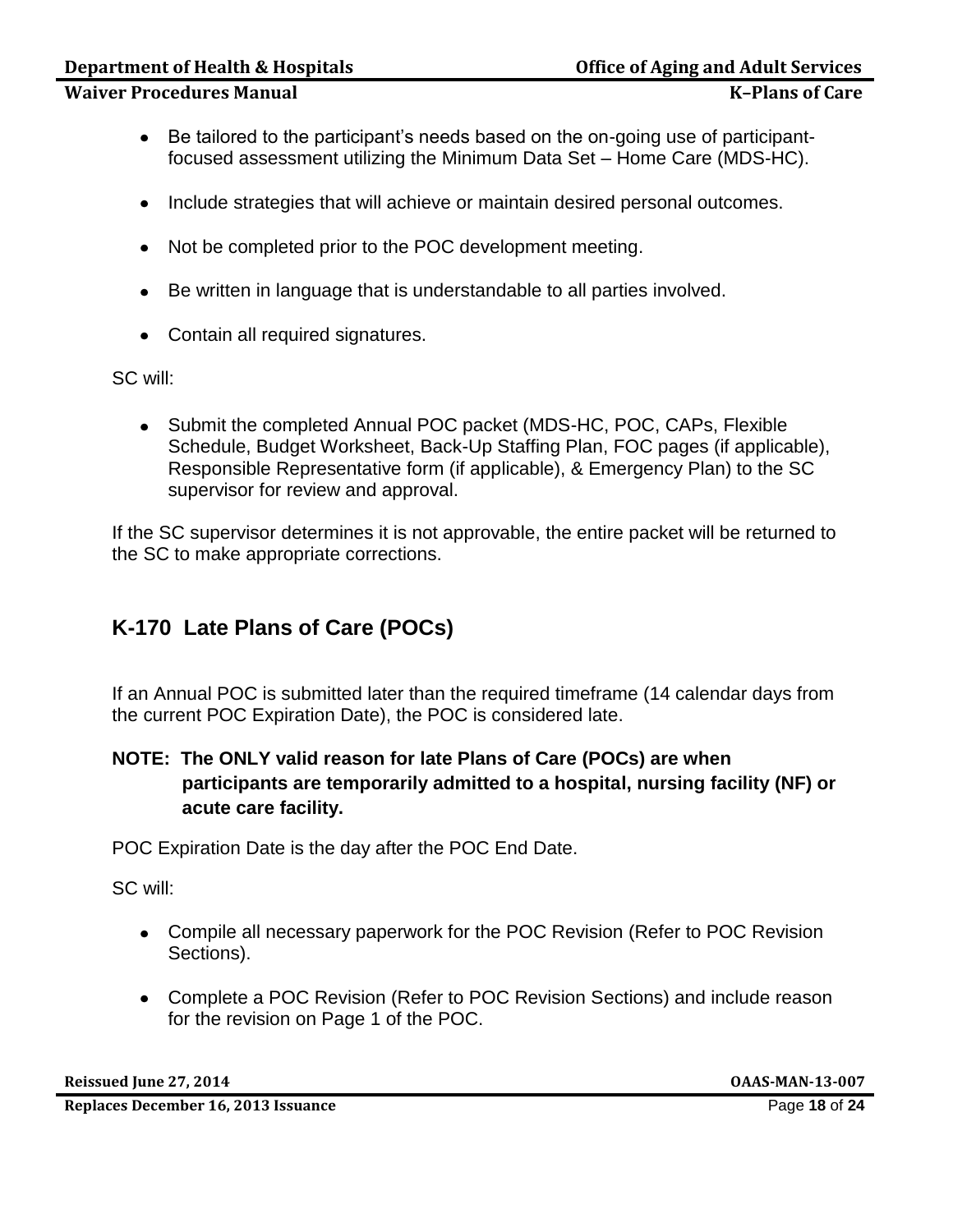• Send the entire POC Revision packet to SC supervisor.

## **K-180 Support Coordinator Supervisor Review Process**

SC supervisor will**:**

Review entire POC packet to be sure all documentation is included:

For Initial and Provisional POCs:

- o e148-W (Refer to e148-W Instructions)
- o Responsible Representative form (if applicable)
- o FOCs for all services
- o All POC pages
- o CAPs
- o Budget Worksheet
- o Flexible Schedule (with Provider agreement signed and dated at the bottom of schedule)
- o Emergency Plan
- o Back-Up Staffing Plan (for PAS only)

For Comprehensive POCs and POC Revisions:

- o Responsible Representative form (if applicable)
- o FOC forms (if applicable)
- o All POC/POC Revision pages
- o CAPs (if applicable)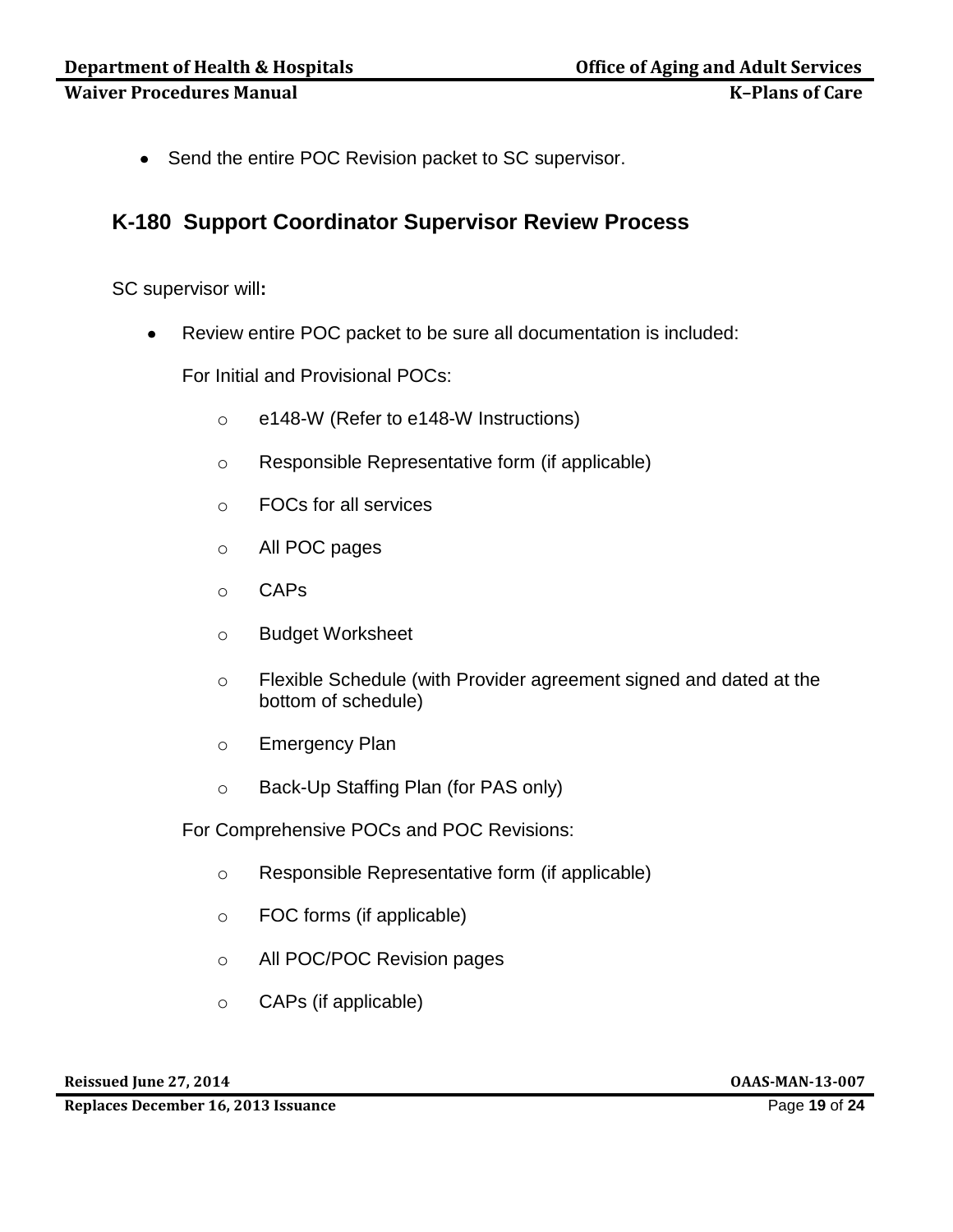## **Department of Health & Hospitals Community Community Community Community Property Community Community Property**

#### **Waiver Procedures Manual K–Plans of Care**

- o Budget Worksheet
- o Flexible Schedule (with Provider agreement signed and dated at the bottom of schedule)
- o Emergency Plan (if applicable)
- o Back-Up Staffing Plan (for PAS only if applicable)

For Annual POCs:

- o Responsible Representative form (if applicable)
- o FOC forms (if applicable)
- o All POC pages
- o CAPs
- o Budget Worksheet
- o Flexible Schedule (with Provider agreement signed and dated at the bottom of schedule)
- o Emergency Plan
- o Back-Up Staffing Plan (for PAS only)
- Review all POC/POC Revision Packet pages to ensure they contain the necessary signatures and dates from individual, responsible representative, and/or provider(s) (Refer to POC Quality Review Tool).
- Review MDS-HC assessment for accuracy (Refer to LOC/POC Review  $\bullet$ Checklist).

For CCW Only:

- o Review the budget worksheet and flexible schedule to be sure budgeted amount is within the allotment given for the individual's RUG score for the CCW program.
- **NOTE: If the SC supervisor thinks that the individual is at risk of entering a NF and MAY need more supports, refer to SHARe Exceptions Procedures.**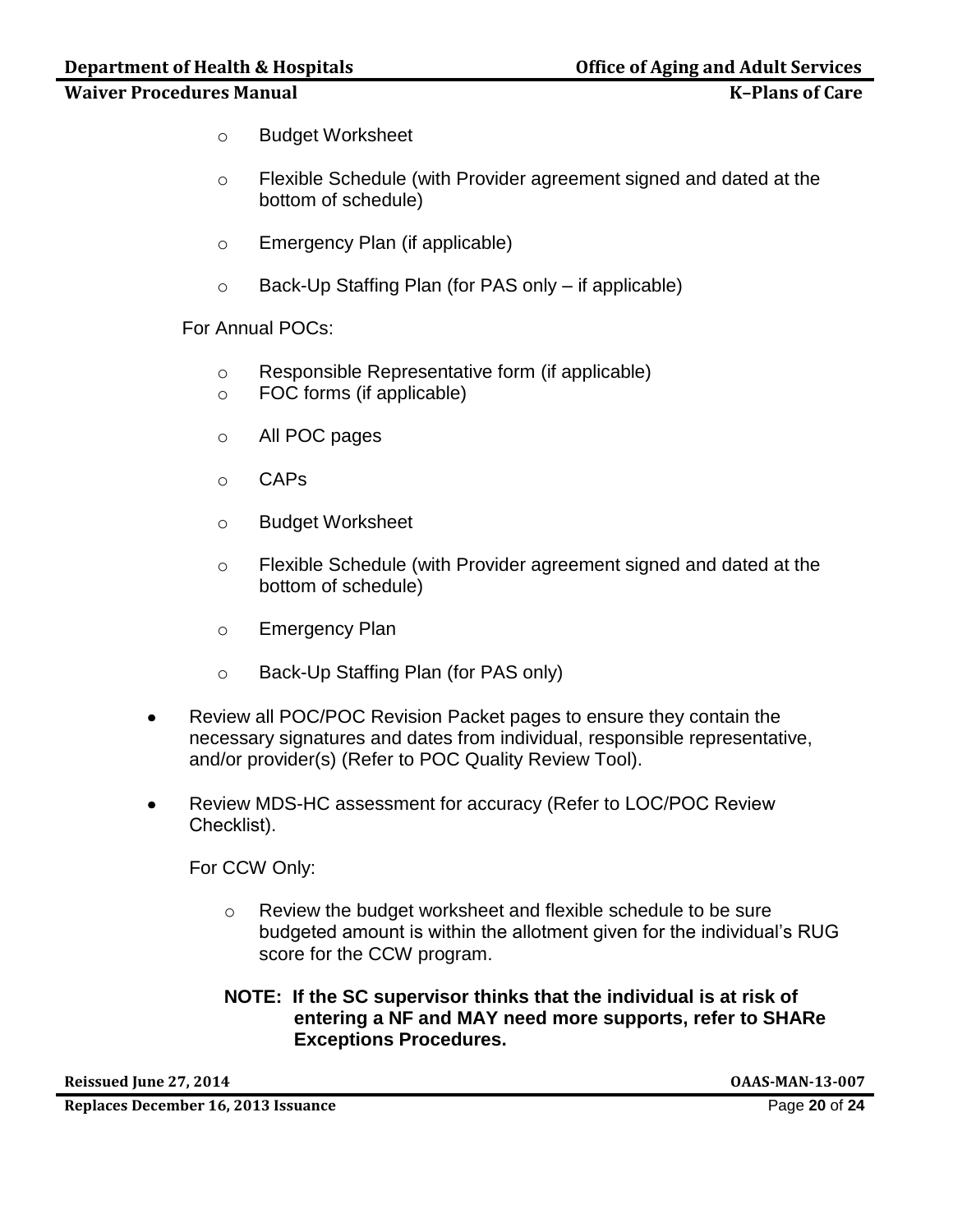For ADHC Waiver w/LT-PCS:

- o Review the budget worksheet to be sure LT-PCS hours are within his/her ADL Index Score.
- Review budget worksheet to ensure all provider names and numbers are entered correctly, as well as # of units and total cost.
- Review flexible schedule to ensure it reflects the appropriate number of hours for the participant, and the weekly total/units are correct.

If any inconsistencies or concerns are found, SC supervisor will address with the SC, and sends POC/POC Revision packet back to SC for corrections. Once all corrections are made, the SC supervisor will proceed with approving the POC/POC Revision packet.

- Complete the Plan of Care Action Section with the following:
	- o "Date POC Approved": Enter the actual date that the SC supervisor approves the POC.
	- o "MDS-HC Assessment Date": Enter the actual date of the MDS-HC Assessment (if applicable).
- Sign & date the budget worksheet and flexible schedule.

For Initial and Provisional POCs:

- o Complete the 142 (Refer to 142 Instructions).
- o Send the 142 to Medicaid office.

Once the Decision Notice (Approval) is received from Medicaid, SC or SC supervisor will:

Complete Section C (Vendor Payment May Begin Date) of 142 & submit it to DMC and RO.

For all POC/POC Revisions:

o Complete Plan of Care Action Section with the following: (if applicable)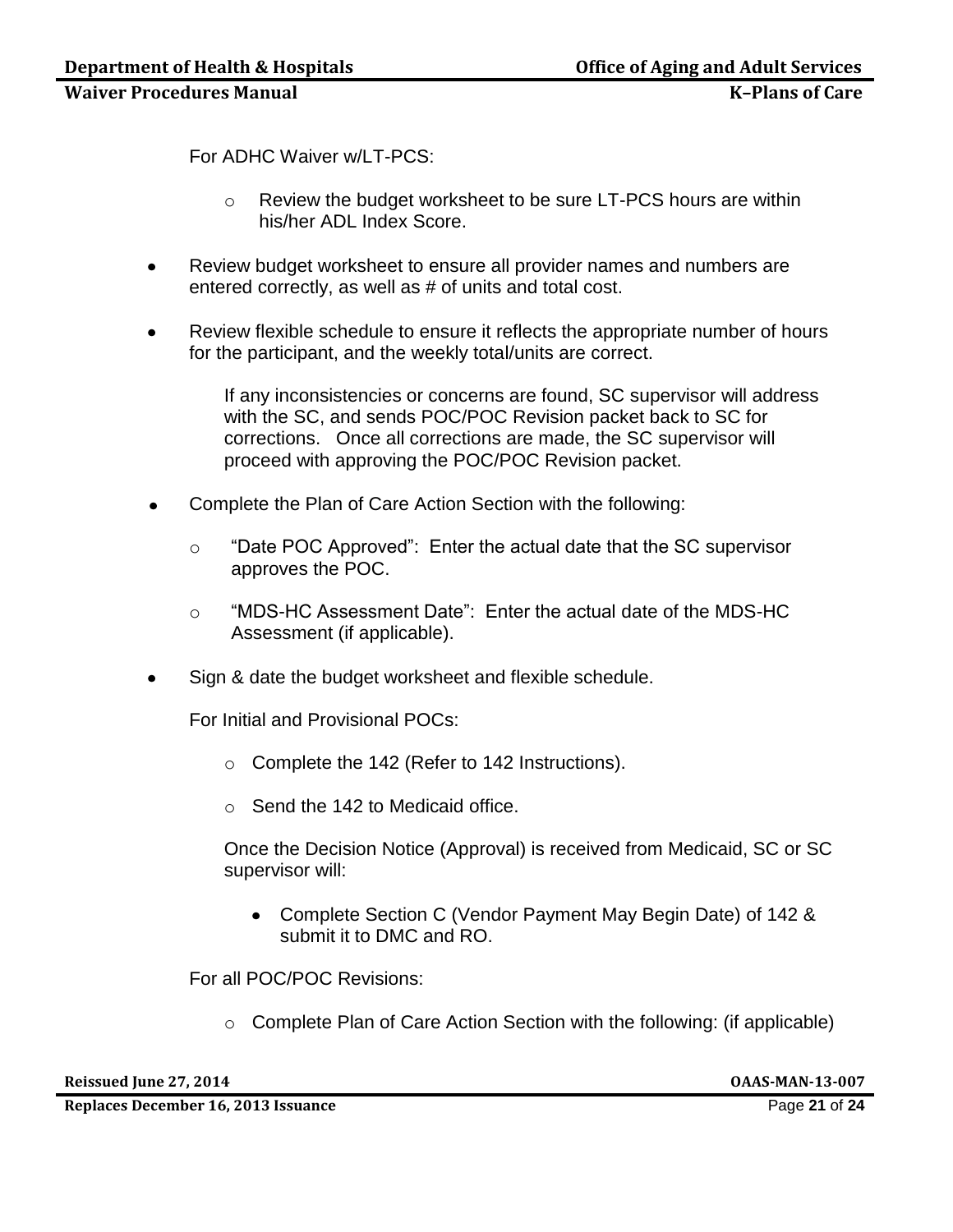- o "Date POC Approved": Enter the actual date that the POC was approved
- $\circ$  "Currently in NF": Check appropriate box Yes or No (if applicable)
- o "Date Transitioned from NF to Community": Enter the actual date that the individual transitioned from the NF to his/her home (if applicable)
- o "MDS-HC Assessment Date": Enter the actual date that the MDS-HC assessment was conducted (if applicable)
- o "POC Begin Date": Enter the same date as the "Effective Date" on 142" (if applicable)
- o "POC End Date": Enter the actual day before the POC Begin Date for the following year. (Example: POC Begin Date: 8/25/11 & POC End Date: 8/24/12)
- o "POC Revision Begin Date": Enter the new date that the POC will now begin on (if applicable)
- o "POC Revision End Date": Enter the new date that the POC will now end on (if applicable)
- o "Date POC Packet Mailed/Faxed to Individual/DSP": Enter the date that the SC will mail/fax the POC to the individual/DSP.
- Complete remaining boxes on "Notice of Approval" Section on the POC.

Once all pages are completed, the SC supervisor will:

- o Sign the POC "OAAS or Designee Authorized Representative 's Signature"
- o Email the following applicable documents to the DMC:
	- ▶ Decision Notice
	- $\geq 142$
	- POC Demographic Page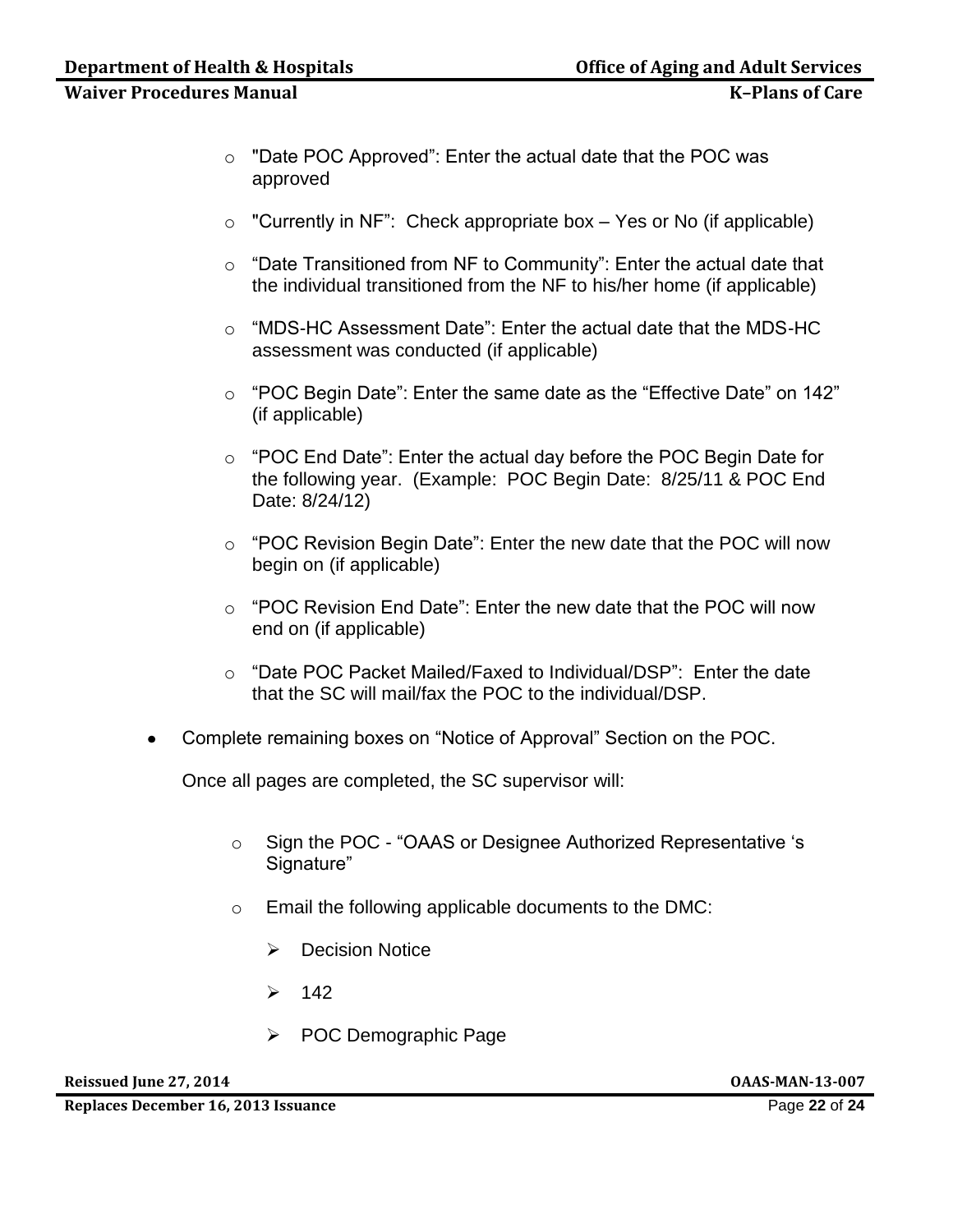- POC Signature Page
- $\triangleright$  Budget Worksheet
- $\triangleright$  Flexible Schedule
- $\triangleright$  MDS-HC notebook entry (if applicable)

If problems are identified by the DMC, a problem sheet will be sent directly to the SC Agency with a copy to RO. (Refer to DMC Problem Sheet Procedures.)

o Email a copy of entire POC Packet to RO.

On the same day that the SC supervisor approves and/or signs the POC, the SC will:

- Mail the participant copies of the following applicable documents:
	- o Entire POC/POC Revision
	- o MDS-HC assessment and
	- o Emergency Plan
- Fax and/or email the PAS, LT-PCS, ADHC & CTSS provider(s) copies of the following applicable documents:
	- o Entire POC/POC Revision (Not including the Budget Worksheet)
	- o 142
	- o Emergency Plan and
	- o Back-Up Staffing Plan
- Fax and/or email the PERS and Meal provider(s) copies of the following applicable documents:
	- o Page 1 of the POC/POC Revision